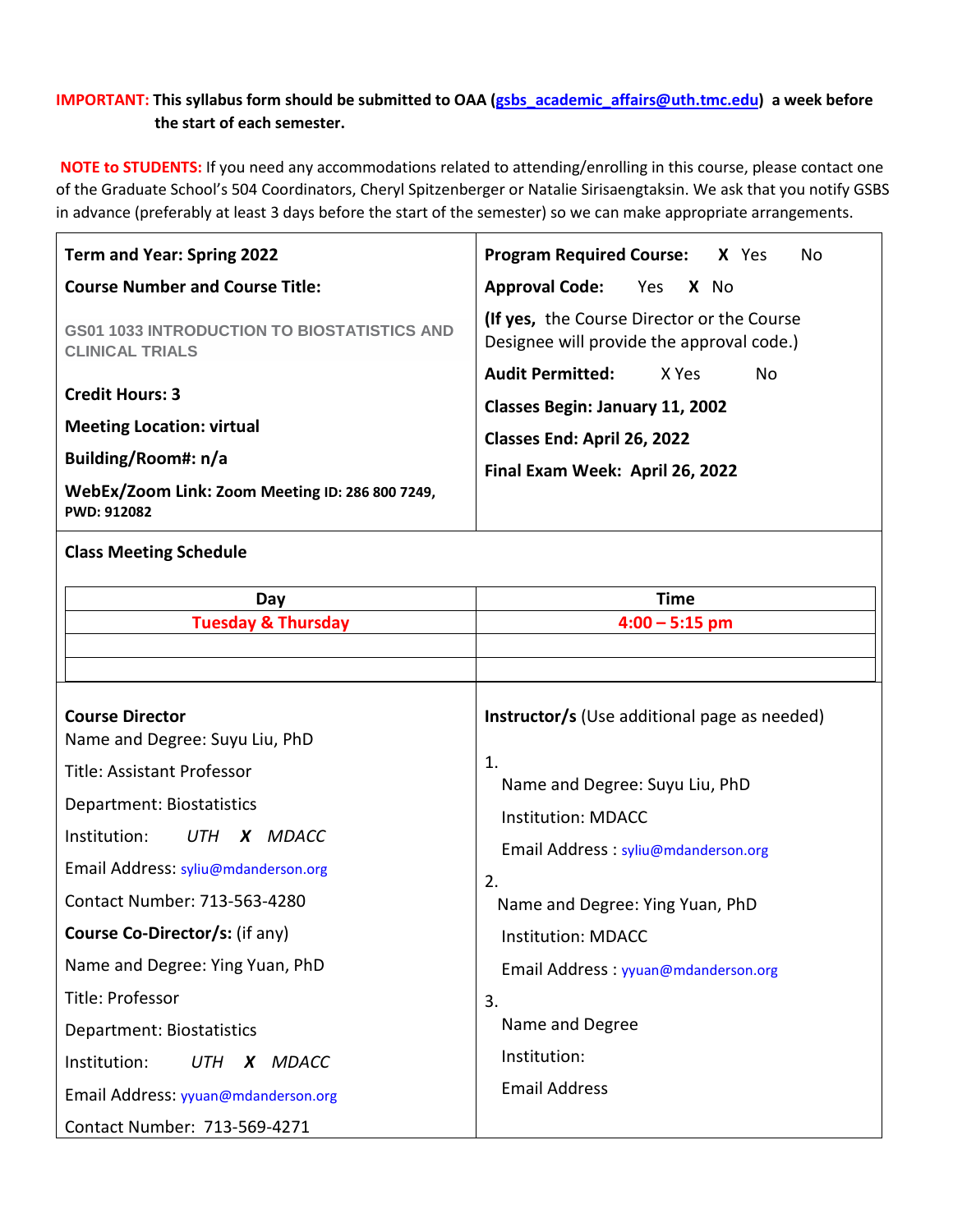|                                                          | 4.                   |
|----------------------------------------------------------|----------------------|
|                                                          | Name and Degree      |
| Teaching Assistant: (if any)                             | Institution:         |
|                                                          | <b>Email Address</b> |
| Name and Email Address:<br>Emily Wang emilywang@rice.edu | Cont. Instructor/s   |
| Name and Email Address                                   | 5.                   |
|                                                          | Name and Degree      |
|                                                          | Institution:         |
|                                                          | <b>Email Address</b> |

# **Course description**:

This course provides an overview of statistical methodology useful in the practice of modern biostatistics. There are two major topics covered in the course at an introductory level: biostatistics for epidemiology and clinical trial design. More specific topics are listed in the attached daily syllabus.

# **Textbook/Supplemental Reading Materials** (if any)

- **Statistics for Epidemiology**, by Nicholas Jewell. Publisher: Chapman & Hall/CRC
- **R package (can be downloaded from [https://www.r-project.org/\)](https://www.r-project.org/)**

### **Course Objective/s:**

This course provides an overview of statistical methodology useful in the practice of modern biostatistics.

### *Specific Learning Objectives***:**

- 1. Understand the basic concepts of experimental design
- 2. Know the common types of the observational studies and their characteristics
- 3. Master the basic skills to analyze the disease-exposure association study data
- 4. Understand the phase of clinical trials and the commonly used designs for each phase5.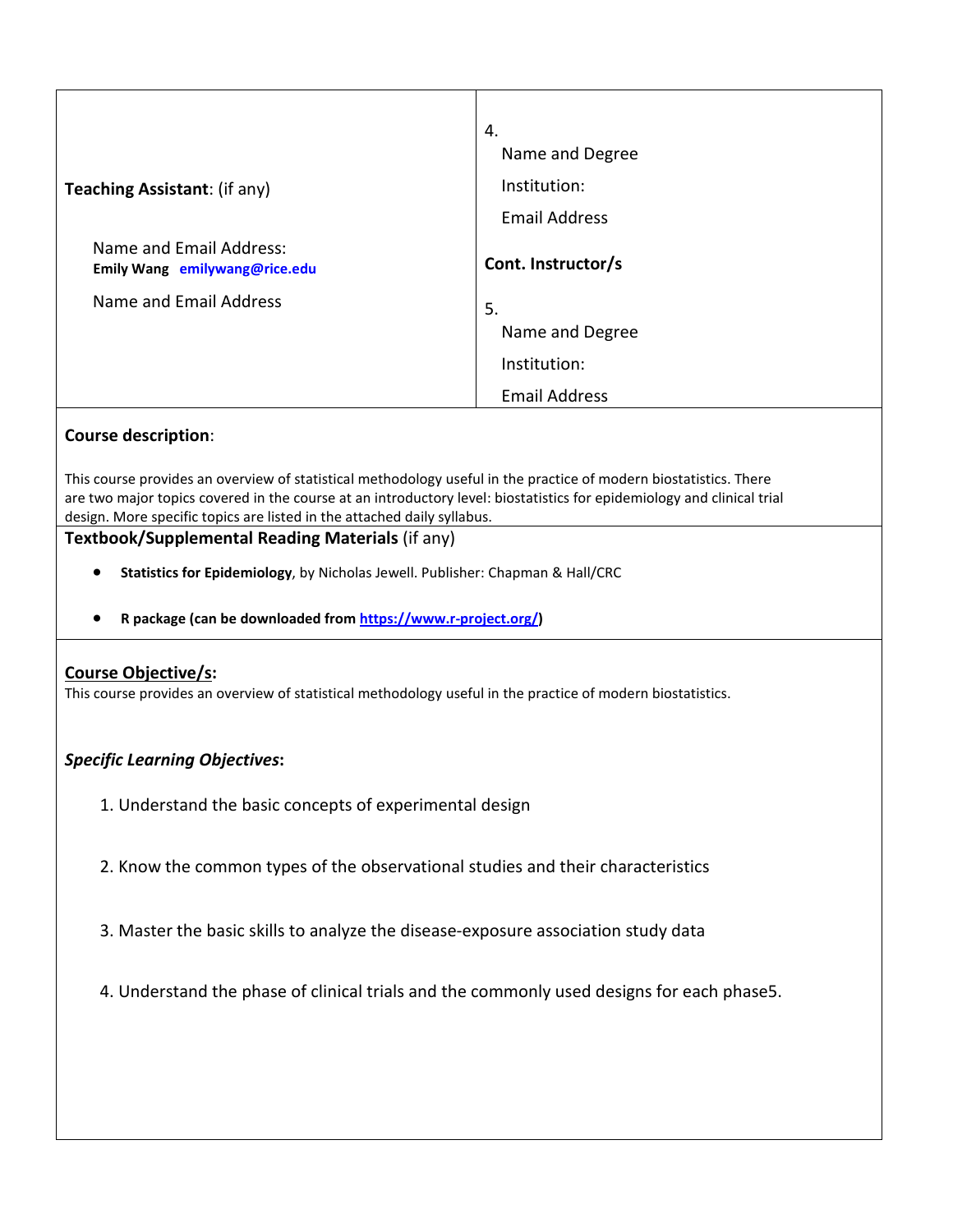#### **Student responsibilities and expectations:**

**Homework:** Each of the two major parts will include approximately 2-3 assignments, at least one of which will be data based. All students are required to complete the assignments. Homework will be submitted at the beginning of class on the due date. If circumstances beyond the student's control arise and an assignment cannot be submitted on the due date, an instructor should be contacted prior to the due date. With an instructor's permission, late homework may be accepted within one week of the due date. All decisions will be made on an individual student basis and the final decision rests with the instructor assigning the homework. **A penalty of 10 percentage points will be applied to late homework.**

**Website:** http://odin.mdacc.tmc.edu/~yyuan/ has more information about the Biostatistics part of the course and datasets for the homework.

**Examinations:** There will be three in-class quizzes and one final project in the course.

**Course Grade:** The material covered in the classroom serves two different course, STAT 453 (undergraduate) and 553 (graduate). Although the lectures will cover the same material for both courses, those enrolled in STAT 553 will be required to answer either additional questions or more challenging questions on the both the homework assignments and in-class quizzes. Although the requirements for the two courses are the same, different grading scales will be applied to the two courses according to their relative level. Both courses will be graded on the following component basis.

**Component %** Homework 40 Quizzes and final project 60

| <b>Grading System:</b> |  | Letter Grade (A-F) | Pass/Fail |
|------------------------|--|--------------------|-----------|
|------------------------|--|--------------------|-----------|

#### **Student Assessment and Grading Criteria** : *(May include the following:)*

| Percentage                              | <b>Description</b> |
|-----------------------------------------|--------------------|
| Homework (40 %)                         |                    |
| Quiz & Final Presentation (60 %)        |                    |
| %)<br>Presentation (                    | N/A                |
| Midterm Exams (<br>%)                   | N/A                |
| Final Exam (<br>%)                      | N/A                |
| Workshop or Breakout-Session (<br>%)    |                    |
| Participation and/or Attendance (<br>%) |                    |